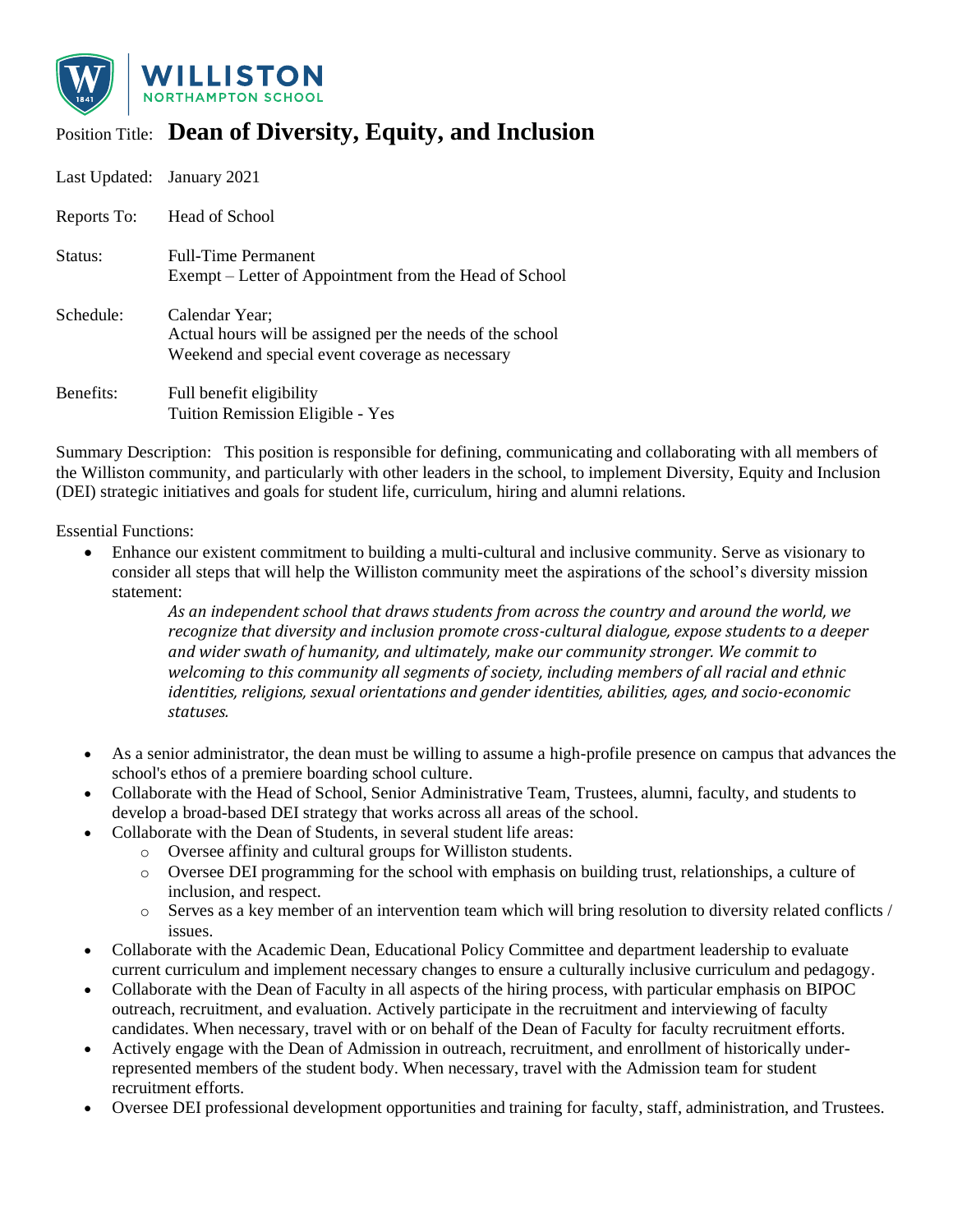## WNS, Dean of Diversity, Equity and Inclusion, Job Description, page 2

Essential Functions continued:

- Partner with the Advancement Office to support and engage BIPOC alumni to include attending off campus events.
- Provide insight and support to the Human Resources office regarding employment policies for language, approaches and overall tone.
- As a Senior Administrator, accepts and understands the need for confidentiality and trust.
- Oversee and manage the school's DEI budget.

Additional Responsibilities:

- Required to wear proper attire, consistent with school's dress code at all times and to maintain positive attitude and appearance in accordance with department/school standards.
- As a senior administrator, participation in the regular rotation of dean on duty coverage, either during the week and/or on weekends.
- Must maintain high level of personal hygiene and cleanliness at all times.
- All school employees have a responsibility to report inappropriate behavior to School Administration in order to maintain a safe learning environment.
- All school employees must acknowledge receipt of the current Williston Employee Handbook and are responsible for reviewing the contents and must abide by rules, policies and procedures stated in the document.
- Faculty and Administration shall be responsible for reviewing and understanding the provisions stated in the Faculty/Administration Supplement.
- Act as Advisor of Students.
- Other duties as requested or assigned per the Head of School.

## Qualifications:

- Bachelor's degree required; Advanced degree preferred
- Three to five years of experience in a similar position
- Experience/knowledge of independent boarding schools preferred
- Background in teaching, advising, coaching as well as administrative experience
- Belief and a strong passion for the mission of Williston
- High energy, lively intelligence and enthusiasm for residential school life
- Motivated self-starter, strategic thinker, with organization skills and initiative
- Proven experience leading and developing exuberant, creative, and committed staff with an equal passion for student-centered education, technological innovation, and service leadership
- Ability to remain calm and confident in a sometimes-challenging environment
- Has expectation of excellence and a demonstrated interest in providing a high-quality student experience
- •
- Careful listener, warm personality, with a good sense of humor
- Patience and persistence, with an eagerness to set ambitious, challenging, and tangible goals and a relentless drive to achieve them
- Excellent communication sense, strong written communication skills, strong interpersonal skill and collaborative mindset
- Strong counseling, advising, management, supervisory, and leadership skills.
- Ability to relate effectively with students, institutional personnel, and the public
- Have excellent integrity and demonstrate good moral character and initiative in a confidential professional demeanor
- Strong organizational skills for multi-tasking and prioritizing responsibilities to manage competing deadlines
- Solid working knowledge of Microsoft Office Suite, (Word, Excel, OneNote, etc.) Internet, knowledge of Veracross a plus